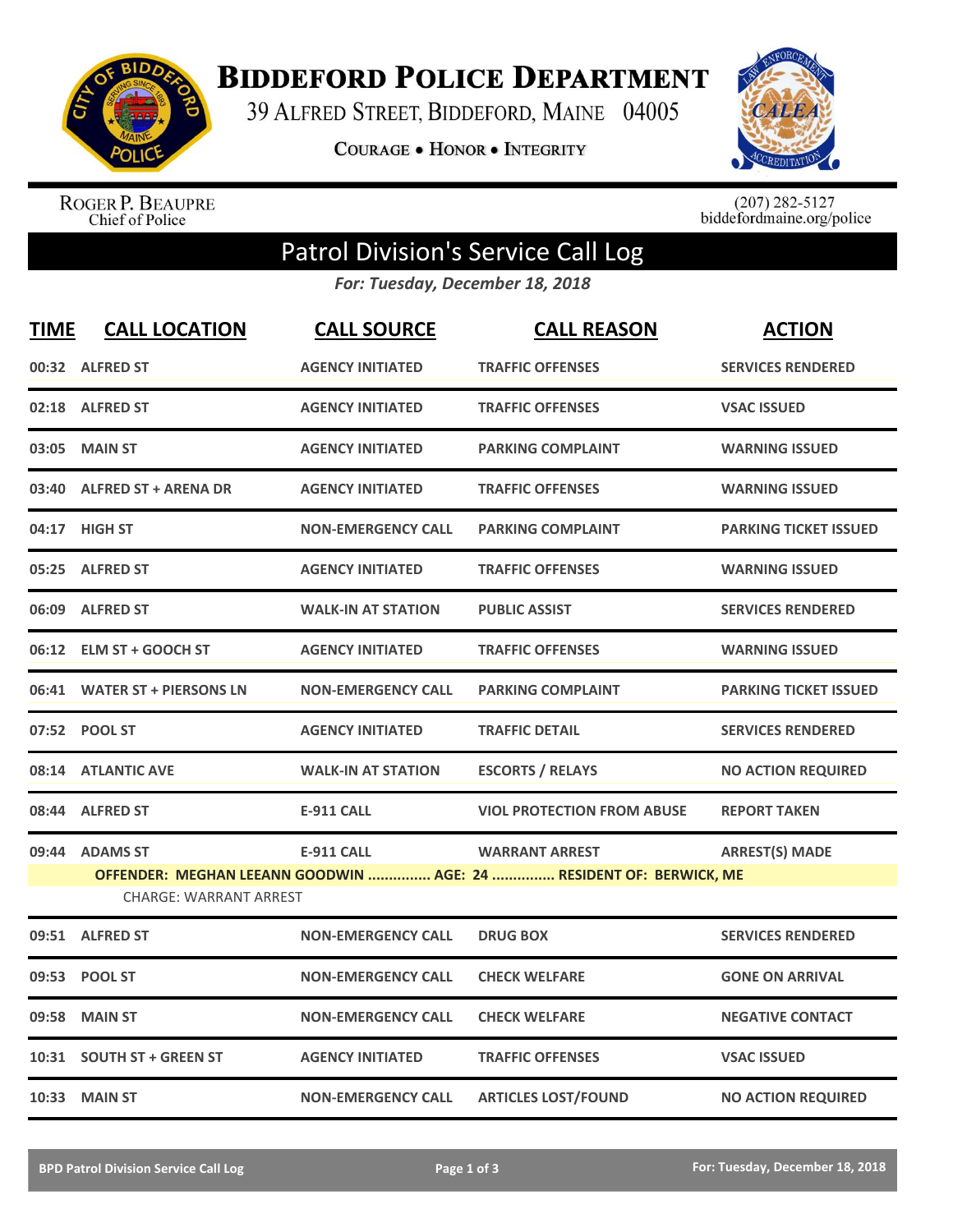| <b>TIME</b> | <b>CALL LOCATION</b>        | <b>CALL SOURCE</b>        | <b>CALL REASON</b>                 | <b>ACTION</b>                |
|-------------|-----------------------------|---------------------------|------------------------------------|------------------------------|
|             | 10:45 ELM ST                | <b>NON-EMERGENCY CALL</b> | <b>TRESPASSING</b>                 | <b>NEGATIVE CONTACT</b>      |
|             | 10:48 HILL ST               | <b>NON-EMERGENCY CALL</b> | <b>JUVENILE OFFENSES</b>           | <b>SERVICES RENDERED</b>     |
|             | 10:59 HEALTHCARE DR         | <b>E-911 CALL</b>         | 911 MISUSE                         | <b>SERVICES RENDERED</b>     |
|             | 11:08 MEDICAL CENTER DR     | <b>NON-EMERGENCY CALL</b> | <b>SUSPICION</b>                   | <b>REFERRED OTHER AGENCY</b> |
|             | 11:30 SACO FALLS WAY        | <b>E-911 CALL</b>         | <b>HARASSMENT</b>                  | <b>SERVICES RENDERED</b>     |
|             | 11:41 MT VERNON ST          | <b>AGENCY INITIATED</b>   | <b>PRO-ACTIVE DV RESPONSE TEAM</b> | <b>NO VIOLATION</b>          |
|             | 11:43 ATLANTIC AVE          | <b>AGENCY INITIATED</b>   | <b>PRO-ACTIVE DV RESPONSE TEAM</b> | <b>NO VIOLATION</b>          |
|             | 11:56 UNION ST + ELM ST     | <b>NON-EMERGENCY CALL</b> | <b>DISABLED VEHICLE</b>            | <b>SERVICES RENDERED</b>     |
|             | 12:04 ALFRED ST             | <b>WALK-IN AT STATION</b> | <b>PAPERWORK</b>                   | <b>SERVICES RENDERED</b>     |
|             | 12:25 HILLS BEACH RD        | <b>NON-EMERGENCY CALL</b> | <b>PARKING COMPLAINT</b>           | <b>NO ACTION REQUIRED</b>    |
|             | 13:30 MAIN ST               | <b>E-911 CALL</b>         | <b>ASSAULT</b>                     | <b>REPORT TAKEN</b>          |
|             | 13:56 MILE STRETCH RD       | <b>AGENCY INITIATED</b>   | <b>SHELLFISH VIOLATION</b>         | <b>NO VIOLATION</b>          |
|             | 14:00 ELM ST                | <b>AGENCY INITIATED</b>   | <b>ANIMAL COMPLAINT</b>            | <b>NEGATIVE CONTACT</b>      |
|             | <b>14:24 MAIN ST</b>        | <b>NON-EMERGENCY CALL</b> | <b>ARTICLES LOST/FOUND</b>         | <b>NO ACTION REQUIRED</b>    |
|             | 15:10 ST MARYS ST           | <b>RADIO</b>              | <b>ASSIST PD AGENCY</b>            | <b>WARNING ISSUED</b>        |
|             | 15:20 ALFRED ST             | <b>WALK-IN AT STATION</b> | <b>COURT ORDERED CHECK IN</b>      | <b>SERVICES RENDERED</b>     |
|             | 15:28 JEFFERSON ST          | <b>AGENCY INITIATED</b>   | <b>TRAFFIC OFFENSES</b>            | <b>NO ACTION REQUIRED</b>    |
|             | 15:40 FREEMAN ST            | <b>NON-EMERGENCY CALL</b> | <b>PARKING COMPLAINT</b>           | <b>PARKING TICKET ISSUED</b> |
|             | 16:04 ALFRED ST             | <b>NON-EMERGENCY CALL</b> | <b>COURT ORDERED CHECK IN</b>      | <b>SERVICES RENDERED</b>     |
|             | 16:07 POOL ST               | <b>AGENCY INITIATED</b>   | <b>TRAFFIC OFFENSES</b>            | <b>WARNING ISSUED</b>        |
|             | <b>16:28 FRANKLIN ST</b>    | <b>AGENCY INITIATED</b>   | <b>ASSIST PD AGENCY</b>            | <b>SERVICES RENDERED</b>     |
|             | 16:31 ELM ST                | <b>NON-EMERGENCY CALL</b> | <b>TRESPASSING</b>                 | <b>WARNING ISSUED</b>        |
|             | 16:34 WEST ST + PROSPECT ST | <b>AGENCY INITIATED</b>   | <b>TRAFFIC OFFENSES</b>            | <b>WARNING ISSUED</b>        |
|             | 16:35 ELM ST                | <b>NON-EMERGENCY CALL</b> | <b>CHECK WELFARE</b>               | <b>SERVICES RENDERED</b>     |
|             | 16:59 ALFRED ST             | <b>WALK-IN AT STATION</b> | <b>SUSPICION</b>                   | <b>NO VIOLATION</b>          |
|             | 17:02 ST MARYS ST           | <b>E-911 CALL</b>         | <b>ANIMAL COMPLAINT</b>            | <b>NO ACTION REQUIRED</b>    |